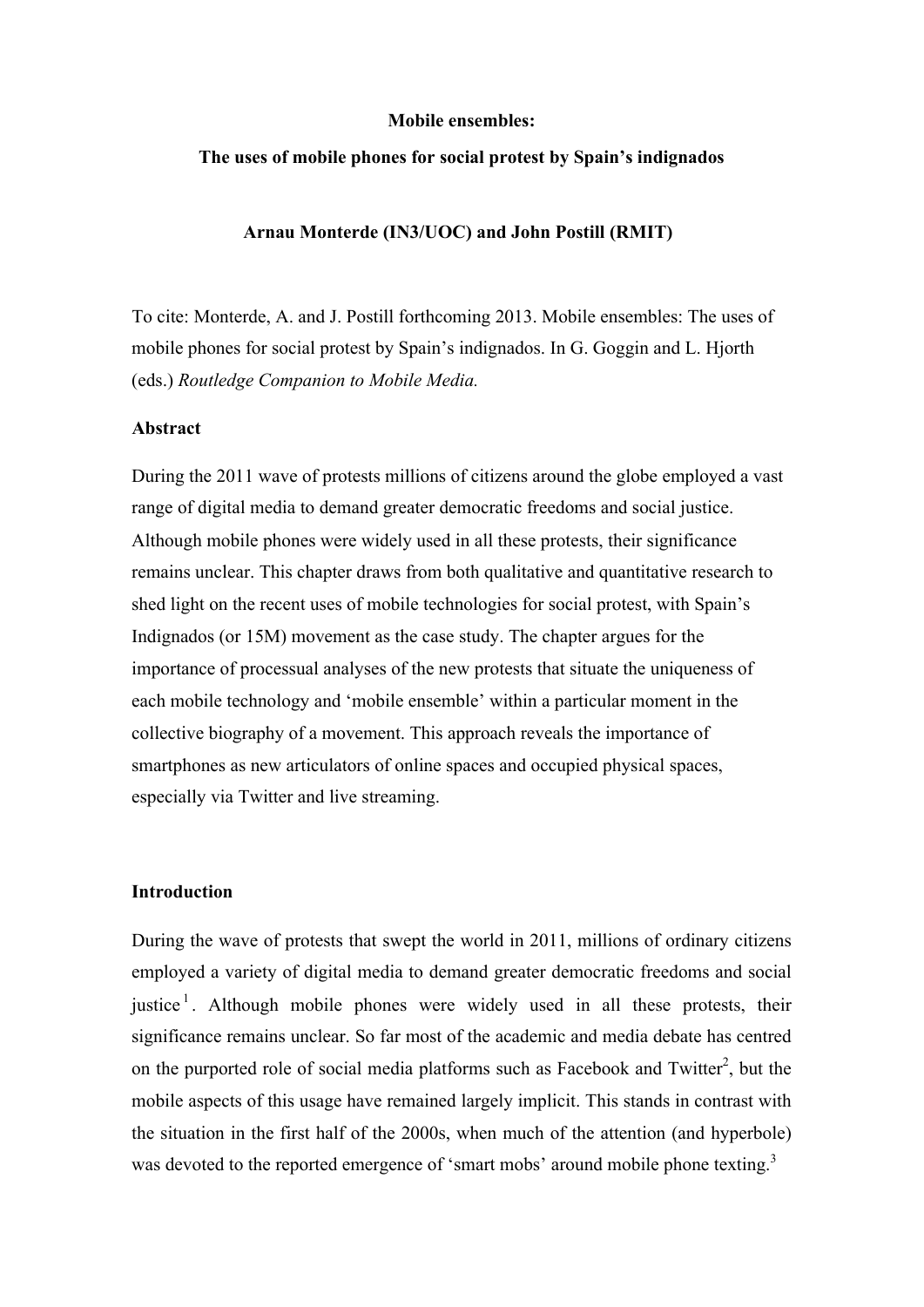The aim of this chapter is to redress the balance with a focus on the uses of mobiles, especially smartphones, for protest, with Spain's Indignados (or 15M) movement as the case study. Spain is an ideal setting for this kind of study as it offers us a crucial historical dimension missing in most discussions, namely the contrast between the events of March 2004 when protesters used SMS to successfully mobilise against the government, and the equally paradigmatic occupation of squares across the country in May 2011, within a far more complex media ecology in which texting was but one option available to protesters living in an age of 'polymedia'<sup>4</sup>.

The chapter starts with a review of the mobile activism/protest literature that takes off from Rheingold's now classic popular study of 'smart mobs' in 2002. We then identify four issues in need of further research and theorisation, namely (1) mobile affordances, (2) media ecologies, (3) mobile collective action concepts ('smart mobs', 'flash mobs', 'swarms', etc.) and (4) processuality. Although all four issues shape our presentation, our emphasis is on the need for processual (phase-by-phase) analyses of the new protest movements that will situate each mobile technology within a particular moment in the collective biography of a movement. To this end we distinguish three main phases in the early development of the movement, namely its preparation, explosion and diffusion. We are particularly interested in what we propose to call, adapting Bausinger's classic notion of domestic 'media ensembles'<sup>5</sup>, mobile ensembles, that is, the unique set of mobile (and other) technologies that are brought to bear on a specific collective action, e.g. occupying a square, preventing an eviction, or holding a general assembly. This approach reveals the key role played in Spain by smartphones as articulators of online spaces and occupied physical spaces, especially in combination with Twitter and live streaming.

### **Mobile collective action**

One useful entry point to the mobile collective action literature is Howard Rheingold's *Smart Mobs<sup>6</sup>*. In this journalistic work, Rheingold explores the growing importance of 'smart mobs' (or 'mobile ad hoc networks') to collective action<sup>7</sup>. Drawing from examples such as the 1999 protests in Seattle or the 2001 People Power II protests in the Philippines, he suggests that smart mobs arise when the human propensity towards cooperation is amplified by information and communication technologies.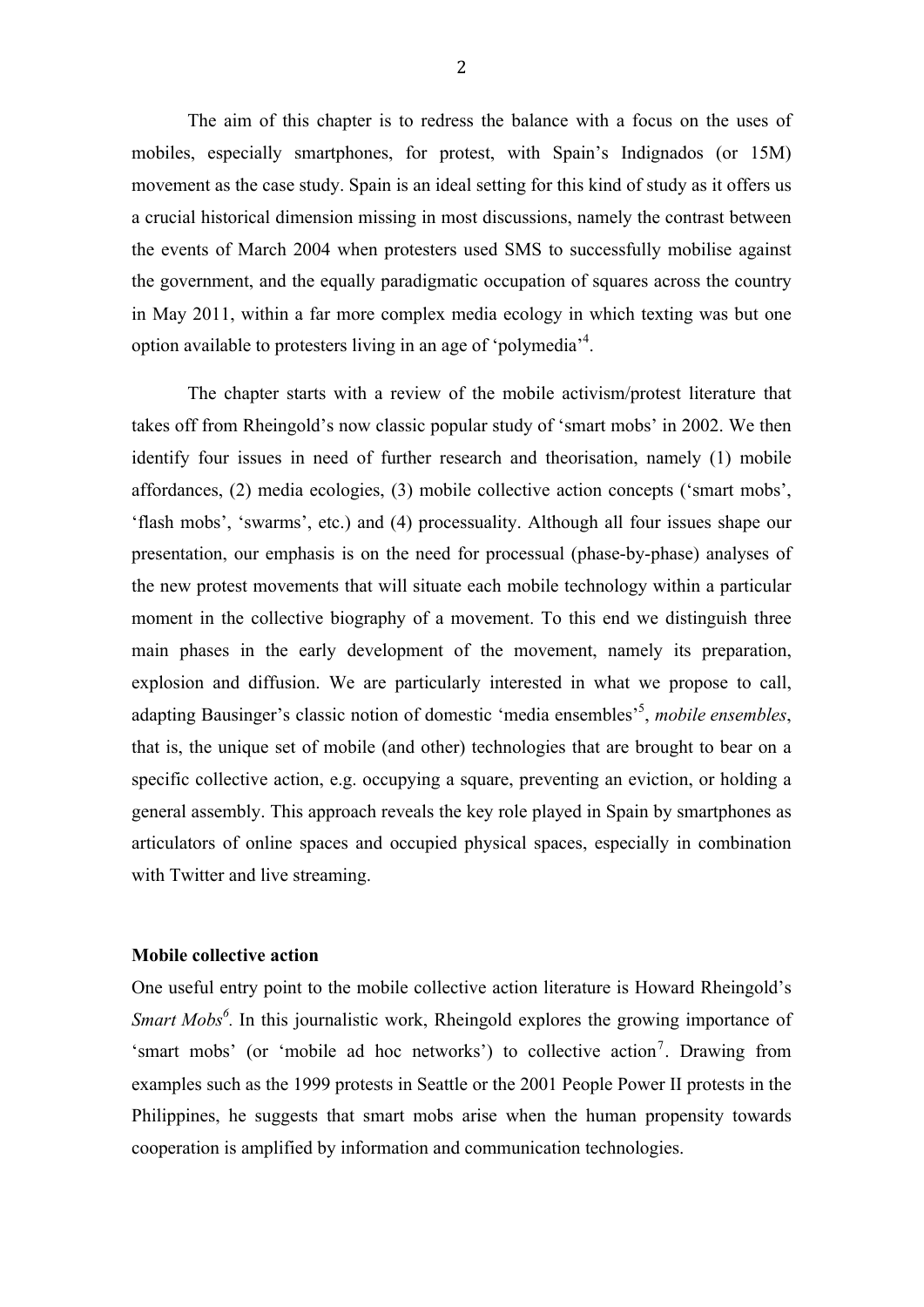Two years after the publication of *Smart Mobs*, in 2004, the events that followed Islamist terrorist attacks in Madrid seemed to confirm Rheingold's prognosis. Following an attempt by Spain's ruling People's Party to lay the blame on Basque separatists, a large crowd was summoned via text messaging in front of the party's headquarters. The spontaneous protests led to a surprise electoral victory for the opposition Socialist Party<sup>8</sup>. According to Salido, mobile phones gave Spaniards an 'alternative information channel' to the mainstream media<sup>9</sup>. As in the Philippines, Spain's citizens were urged to 'pass on' (*pásalo*) the SMS messages, resulting in an unstoppable 'snowball effect'.

Other authors have sought to challenge what they regard as simplistic technocentric accounts. For example, Rafael questions the reported seamlessness of Manila's crowds and mobile technologies in the People Power II protests. He argues that the crowds themselves served as an alternative medium of communication, transmitting messages 'which at times converged with, but at other times diverged from, those emanating from cell phones<sup>'10</sup>. For his part, Miard found no evidence to support the frequent claim that "mobile phones alone will create a measurable impact on political activism" after conducting regression analyses of a number of case studies, including People Power II and Madrid  $2004<sup>11</sup>$ .

A more recent landmark publication is *Here Comes Everybody*, by Clay Shirky<sup>12</sup>. Like Rheingold, Shirky is optimistic about the potential uses of mobile technologies for collective action, arguing that they foster the rise of new forms of collective action by greatly reducing users' investment in time and money. However, Morozov<sup>13</sup> has criticised Shirky for his insistence on the emancipatory potential of new media, countering that in fact the internet, including the mobile web, strengthens the surveillance capabilities of authoritarian regimes $^{14}$ .

Other researchers have steered clear of the controversies. For instance, a *Guardian*- LSE team found that BlackBerry Messenger was the 'communication method of choice' for youths rioting in England in 2011. This was partly due to the low cost of 'pay as you go' and partly to the secure nature of this network<sup>15</sup>. Cost is also a key factor noted by scholars in Africa where 'pay as you go' and 'please call me' have made mobile phones affordable to vast numbers of people. Drawing from research into an anti-eviction campaign in South Africa, Chiumbu argues that rather than replacing earlier forms of word-of-mouth mobilisation, mobile phones have amplified them $16$ .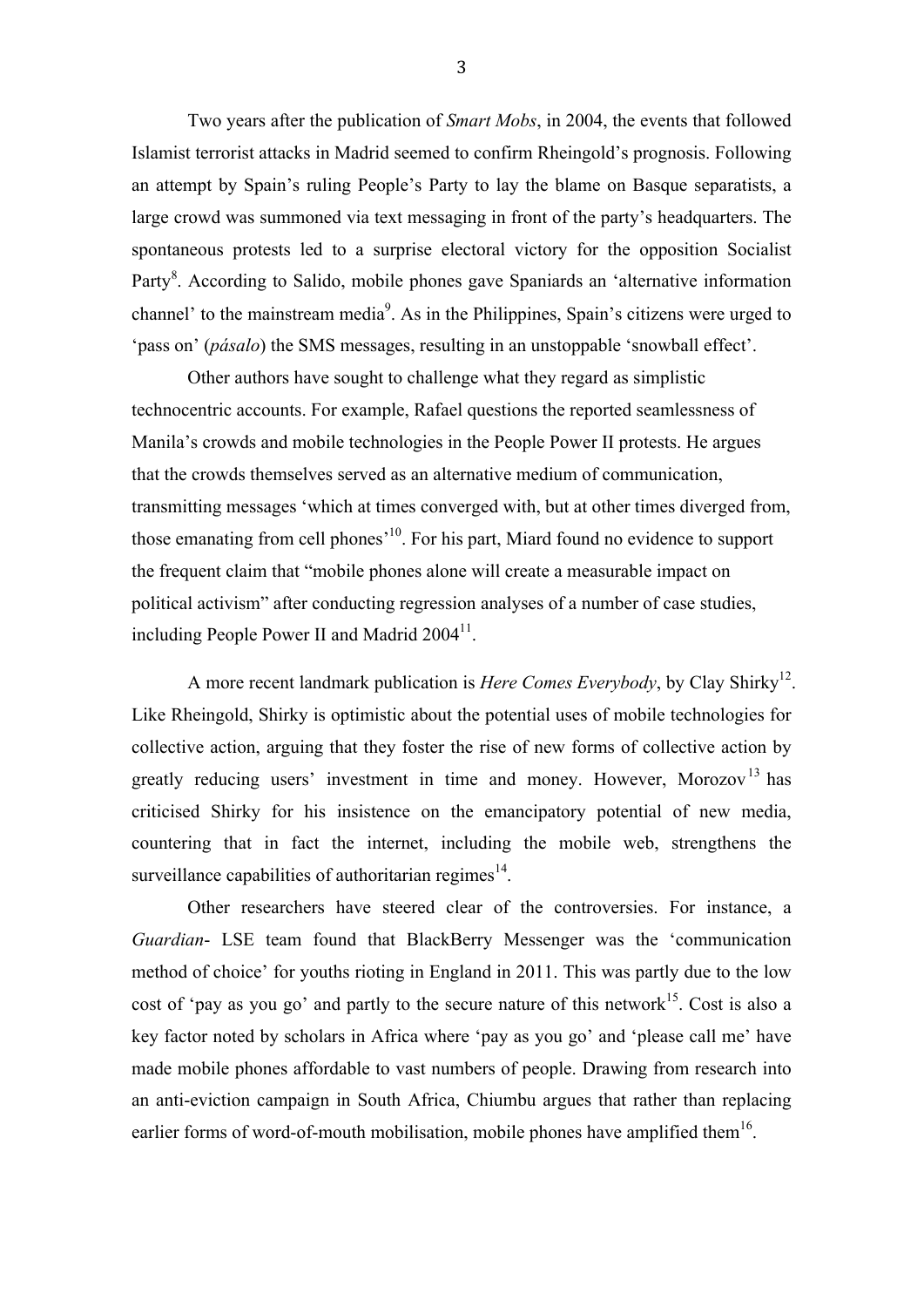The 2011 wave of popular protests around the globe has revived interest in the mobilising potential of digital media, although as said earlier much of the attention has so far been focused on social media. For example, Penney and Dadas<sup>17</sup> have developed a typology of Twitter uses for protest by participants in the Occupy movement. Yet for Tufekci and Wilson<sup>18</sup>, like for Chiumbu in the South African study just mentioned, the new protests can only be understood in relation to the media environments in which they are embedded, not 'in terms of any specific platform or device'. In the Arab world, they suggest, the rise of the TV network Al Jazeera, combined with the spread of new mobile and social media, had major consequences.

In *Networks of Outrage and Hope*, Manuel Castells argues that the 2011 protests were inextricably tied to 'the creation of autonomous communication networks supported by the Internet and wireless communication<sup>'19</sup>. Yet Barassi contends that Castells overlooks the 'complex dialectics between transformation and continuity, between the technical and the social, and between old and new political repertoires of political action and media activism<sup> $20$ </sup>. Gerbaudo<sup>21</sup> likens Castells' networks to Hardt and Negri's 'swarms'<sup>22</sup>, those fluid social formations (reminiscent of Rheingold's smart mobs) arising from 'complex technical linkages' that enable intelligent collective action out of heterogeneity and multiplicity, without the need for centralisation. But for Gerbaudo these authors' rejection of the 'imaginary of the crowd or the mass' makes them overlook the centrality of places 'as sites for the display of collective action' in the 2011 protests<sup>23</sup>. Rather than spawning networks or swarms, he regards social and mobile media 'as emotional conduits to facilitate the coming together of individualised constituencies<sup>,24</sup>.

A more accommodating stance towards networks is taken by Juris<sup>25</sup>. Adopting a diachronic approach (see below), Juris argues that in the early stages of the Occupy protests, social and mobile media contributed to an emergent 'logic of aggregation' whereby 'masses of individuals from diverse backgrounds' assembled in specific places. However, following the evictions from the occupied physical spaces, he observed a shift towards 'more decentralized forms of organizing and networking<sup>,26</sup>.

## **Unresolved issues**

 This broad overview of the mobiles for activism and protest literature reveals four main areas of theorisation in need of further development. First, the *specific affordances* of different mobile technologies matter and should not be subsumed under general notions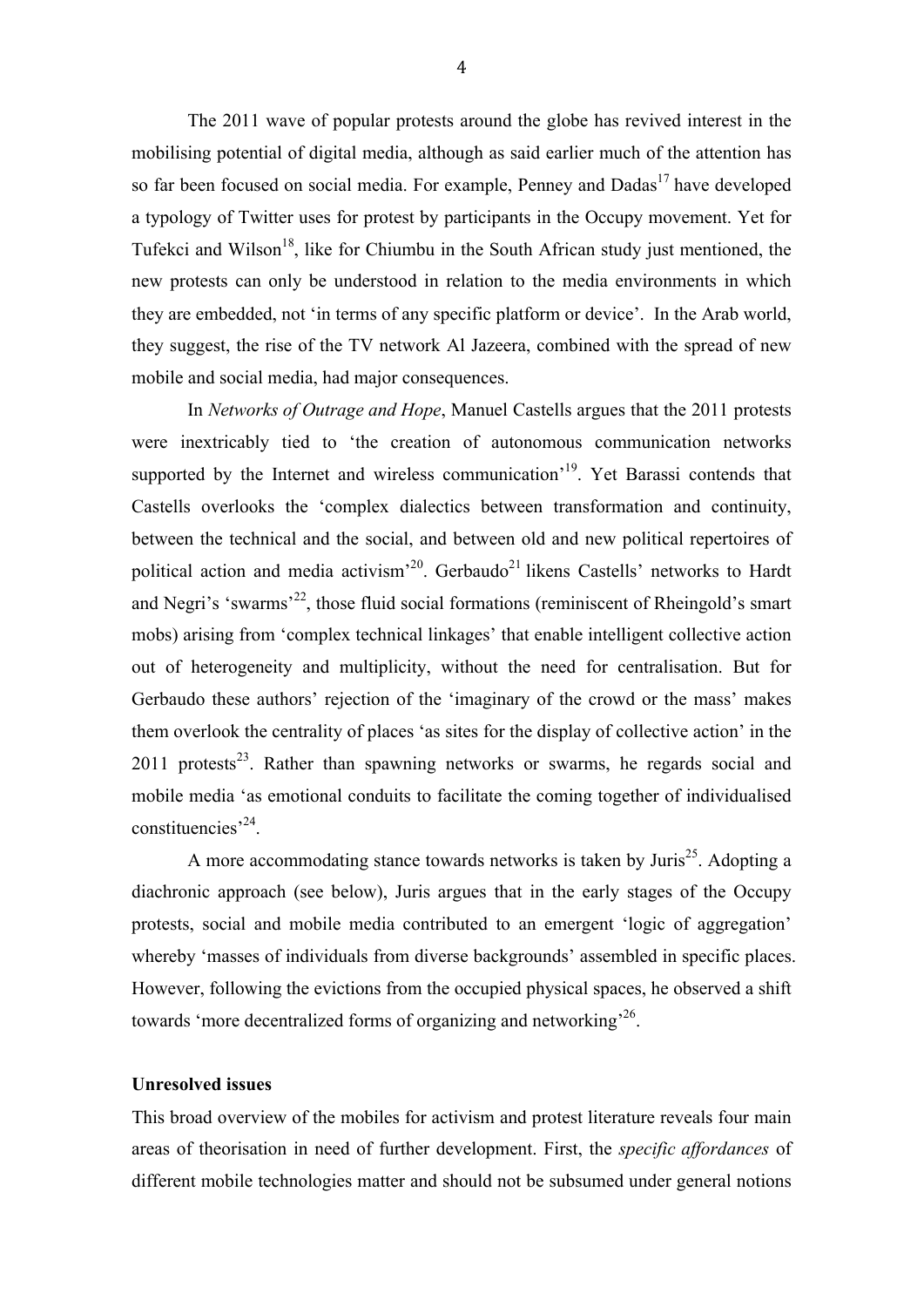such as 'new media' or 'digital media'. As we saw with the English riots, the low cost, speed and privacy of Blackberry made it an ideal device for rioters. By contrast, Twitter became the preferred platform for grassroots clean-up operations after the riots<sup>27</sup>.

Second, we must also consider the wider, and shifting, media environments in which such affordances are played out. A manner of *dynamic holism* is called for in which the interactions and combinations of old and new technologies, agents and actions are integral to the analysis. A variety of working concepts are being currently tested to attain this elusive goal, e.g. Barassi's 'complex dialectics'<sup>28</sup>, Chadwick's 'hybrid media system'<sup>29</sup>, Tufekci and Wilson's 'new media ecology'<sup>30</sup>, or Constanza-Chock's 'media cultures'<sup>31</sup>. Third, the study of *new forms of mobile action* is still in its infancy, with notions such as Wasik's 'flash mobs'<sup>32</sup>, Rheingold's 'smart mobs'<sup>33</sup>, Hardt and Negri's 'swarm intelligence'<sup>34</sup> and cognate terms all in urgent need of critical comparison and interrogation<sup>35</sup>. Finally, further thinking is also required on the diachronic, *processual dimension* of these phenomena. It is not sufficient to take 'snapshots' of the uses of mobile media for activism and protest at a single point in time. We must also conduct phase-by-phase analyses in order to establish which (mobile) technologies – and mobile ensembles – were particularly salient at which stages in the life course of a protest movement.

Thus, below we offer a processual account of three phases in the early development of Spain's Indignados (15M) movement, with special reference to the uses of mobile phones in each phase and their relationship to the movement's rapidly shifting mediascapes. By way of contextualisation, we first provide two brief overviews of the recent histories of mobile telephony and protest in Spain.

# **Mobile telephony in Spain**

In 2011 Spain had an estimated population of circa  $45$  million<sup>36</sup>. In that year there were 114 mobile phones per 100 people<sup>37</sup> and 67.9% of the population had Internet  $access^{38}$ . A total of 19.3 million users accessed the Internet via mobile networks, a 65.1% increase since 2010 (with 11.7 million users). Of the total figure of active mobile Internet users, 15.9 million connected via their voice terminal and 3.4 million via datacards or USB modems<sup>39</sup>.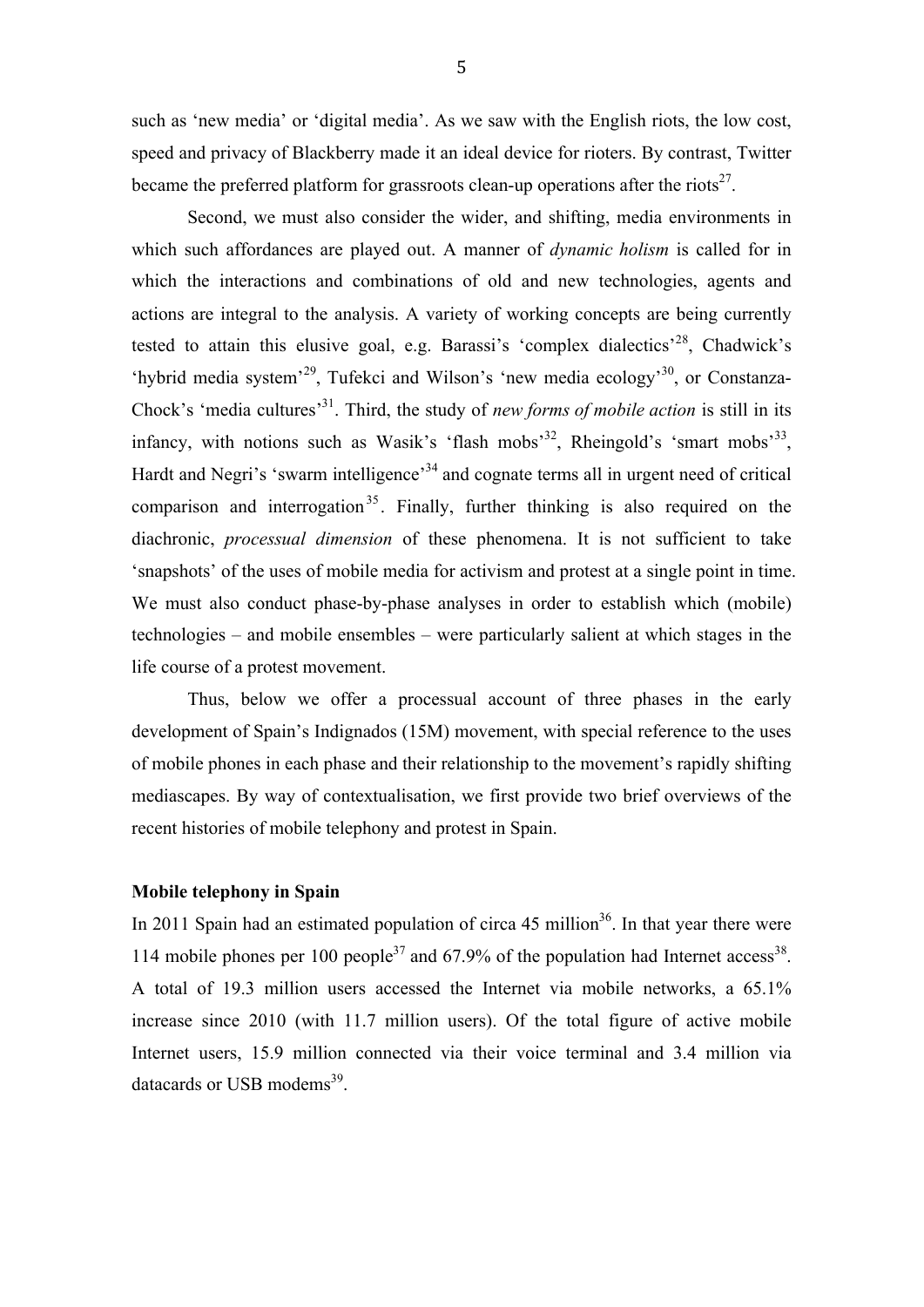

**Figure 1. Evolution of active mobile Internet lines in Spain, 2010-2011. Source: Comisión del Mercado de las Telecomunicaciones (CMT).** 

In 2011 the lines linked to voice and data devices that were actively connected to the mobile Internet totalled 15.9 million. This meant an increase of 91.3% in relation to the previous year. There was also a proliferation of flat rates offered by different mobile companies which estimated that 13.5 million mobile lines were flat rate. By the end of 2012, the total number of lines was 24.9 million (of which 18.7 million were data lines) – a 29% increase<sup>40</sup>. Meanwhile the uptake of mobile phones in Spain grew by 65.1% from 2010 to 2011 and by 'only' 20% from 2011 to 2012, a markedly slower growth following the 2011 boom.

The increase in the number of registers users of mobile Internet services via datacards or voice and data lines (3G mobile phones or smartphones) was accompanied by a significant traffic growth in the mobile communication networks. This type of service reached a total traffic of 90,500 terabytes, a 40.7% increase over the previous year.

## **A processual approach**

In this section we provide a brief chronology of Spain's Indignados (or 15M) movement from February to November 2011. We have chosen this particular period because it will allow us to 'zoom into' three distinct configurations of mobile (and other digital) media as the protests unfolded.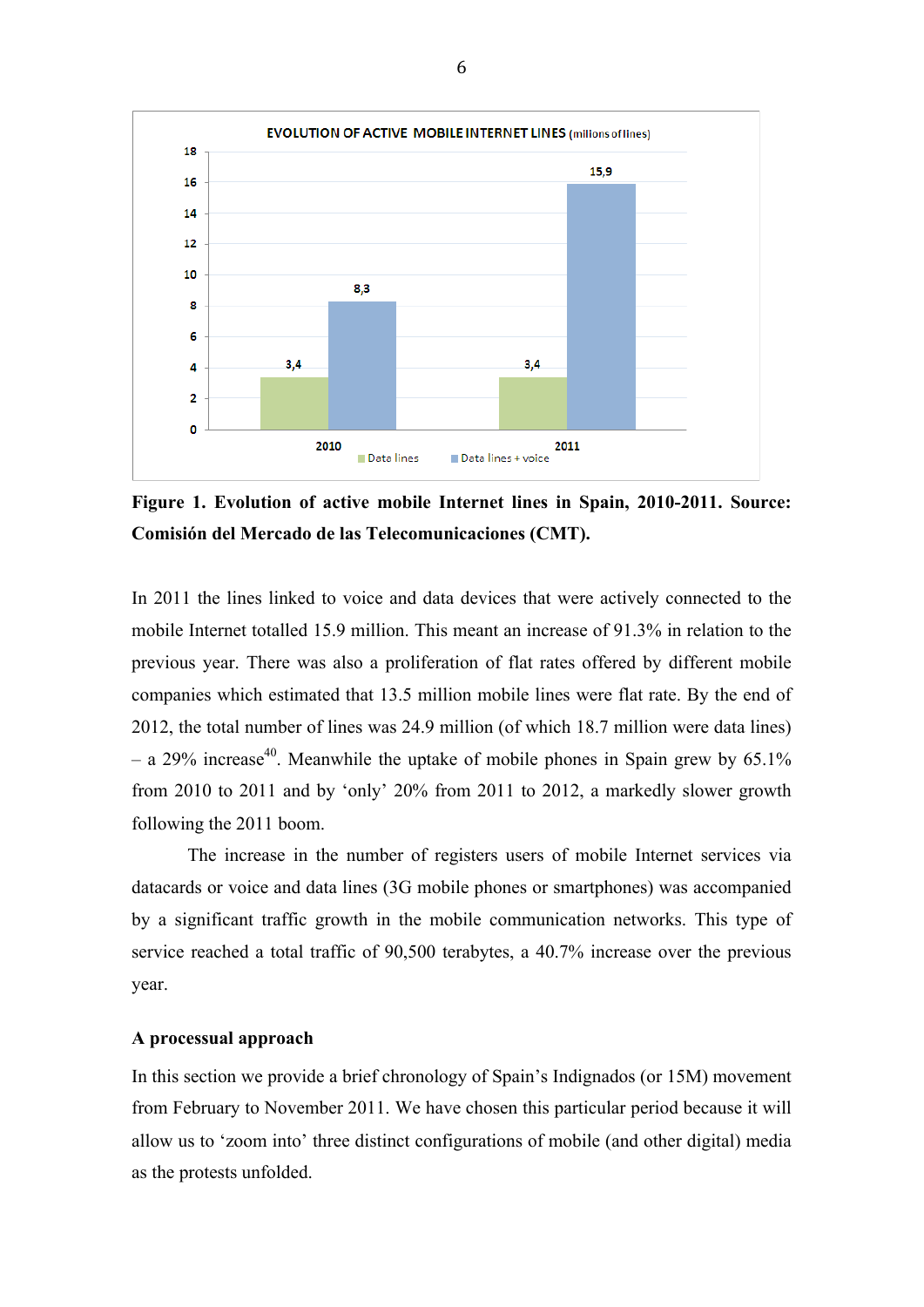| <b>Phase</b> | <b>Period</b>                 | <b>Mobile uses</b>                                                                                                                                                                                                                |
|--------------|-------------------------------|-----------------------------------------------------------------------------------------------------------------------------------------------------------------------------------------------------------------------------------|
| Preparation  | Feb 2011 - 15<br>May 2011     | Low-intensity mobile communication<br>around<br>organisation and diffusion of 15M marches, esp.<br>face-to-face, Facebook and other social media.                                                                                 |
| Explosion    | 15 May 2011 -<br>19 June 2011 | Hugely expanded citizen media landscape. Intense<br>use of mobiles in real time from occupied physical<br>spaces, incl. Twitter and streaming. Mobiles to<br>publicise, coordinate, document and denounce, e.g.<br>police abuses. |
| Diffusion    | Sep - Oct 2011                | Spanish template exported and reworked through<br>Occupy, incl. mobile practices (via Twitter,<br>streaming, aggregator sites). On 15 Oct protests<br>took place in over 1000 cities around the globe.                            |

|                                       |  |  |  |  |  | Table 1. Three main stages in the early evolution of Spain's Indignados (15M) |  |  |  |
|---------------------------------------|--|--|--|--|--|-------------------------------------------------------------------------------|--|--|--|
| movement and their mobile dimensions. |  |  |  |  |  |                                                                               |  |  |  |

Contrary to some journalistic and popular accounts, the 15M movement was not spontaneous. Although its first notable public appearance was the well-attended demonstrations of 15 May 2011, its immediate precedents can be found in the internet mobilisations against the anti-digital piracy Sinde bill as well as in the Icelandic and Arab revolts<sup>41</sup>. The North African uprisings were catalysts for the emergence of new organisational and communicative practices in  $Span<sup>42</sup>$ , a source of 'contagious' inspiration for Spaniards who now believed it was possible to rebel against an unjust political system<sup>43</sup>.

To understand the part played by mobile phones in the 2011 evolution of the 15M movement we can distinguish three main phases, namely preparation, explosion and diffusion (see Table 1).

# **Preparation**

This first stage in the early development of 15M was characterised by the low intensity of its mobile communication. The emphasis was on organising and publicising the 15 May 2011 marches planned for cities around Spain, with Facebook, Twitter and face-toface meetings emerging as key sites for this endeavour.

In March 2011 a 'Platform for the coordination of pro-mobilisation groups' was created around a manifesto calling for mass demonstrations on 15 May<sup>44</sup>. This platform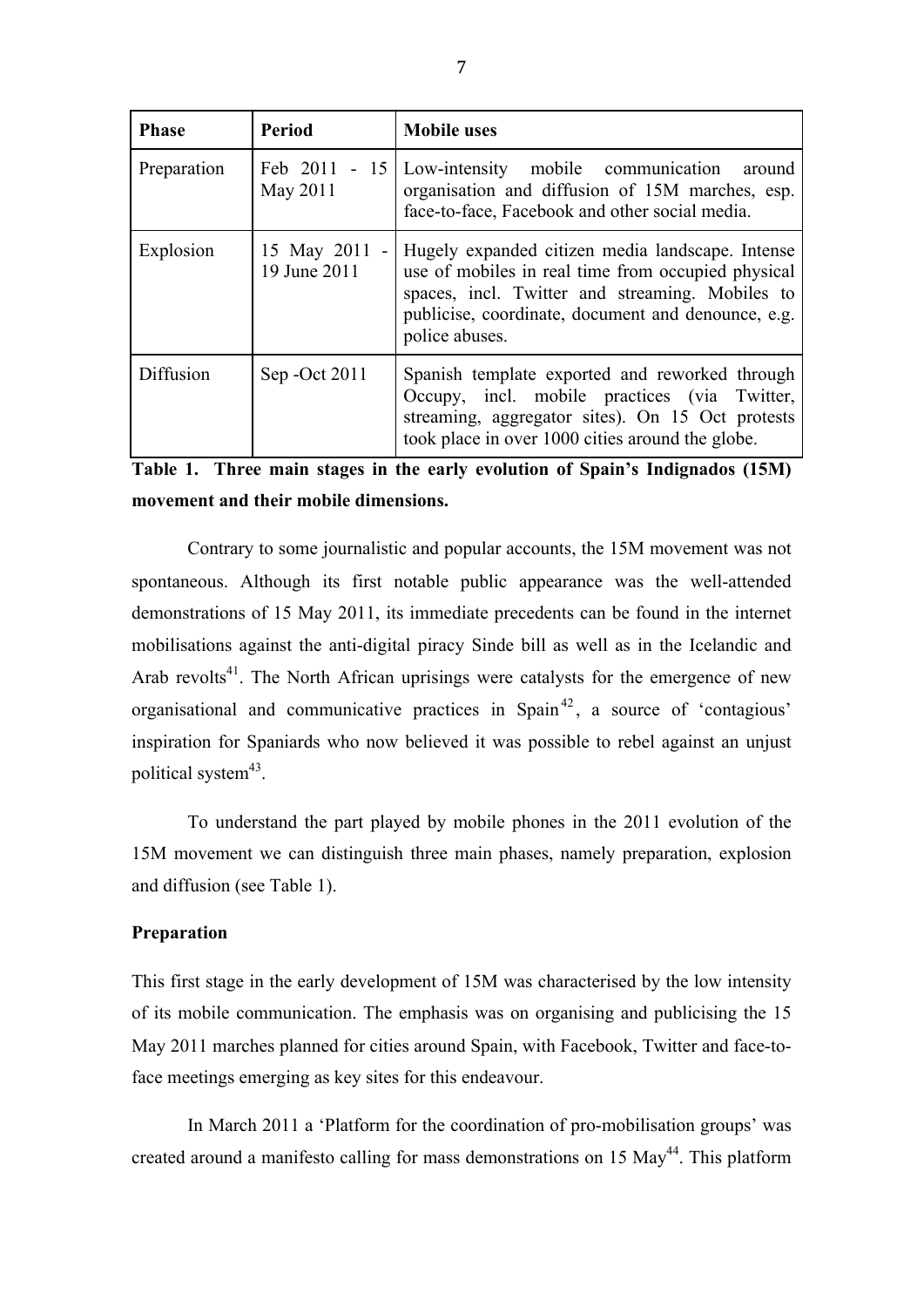soon morphed into the Facebook group Democracia Real Ya (DRY). DRY faced the daunting challenge of organising protest marches in over 60 cities under the slogan 'Take the streets. We are not commodities in the hands of politicians and bankers' in under three months. In its first few weeks of existence, DRY spawned numerous local groups across Spain and throughout the build-up towards the 15 May marches it collaborated with other new platforms such as No Les Votes and Juventud Sin Futuro.

From March onwards numerous face-to-face meetings were held in different cities. These were narrowcast via ad-hoc ensembles of mobile phones, Twitter, Facebook and email. Mobile phones were also crucial in the days prior to the 15 May demonstrations as a way of reaching out to the press through the Twitter hashtag #prensa15M (#15Mpress).

The evolution of the most popular keywords used by Spanish Twitterers from March to May shows a shift from a general political vocabulary (with terms such as 'politics', 'corruption' or 'elections' being commonly used) to what today we recognise as a distinctive 15M language ('streets', 'Sol', 'real democracy')<sup>45</sup>. Thus Spain's 'trending topics' for the 10-15 May period included hashtags such as #15M, #15Mfacts, #tomalacalle (#takethestreet), #15Mpasalo (#15Mpassiton) and #spanishrevolution. A study by the University of Zaragoza found a marked increase in the flow of 15M-related tweets in the two weeks prior to the 15 May marches. All this indicates that these were not spontaneous 'smart mobs' (see above)<sup>46</sup>. Instead, these were carefully planned events in which activists engaged in social media 'games' such as 'playing the algorithm' in order to make their actions 'trend' on Twitter<sup>47</sup>, or interpellating Facebook group members to achieve maximum publicity and participation on the day.

Although we have no quantitative data on the use of mobiles during the preparatory phase of the movement, extended participant observation showed that mobile phones were indeed widely used to propagate news and commentary about the planned marches through users' personal networks. On the day of the marches itself, the use of smartphones was particularly noticeable<sup>48</sup>.

## **Explosion**

Following the 15 May marches, a small group of protesters decided to set up camp in Madrid's central square, Puerta del Sol, but were evicted by the police during the night.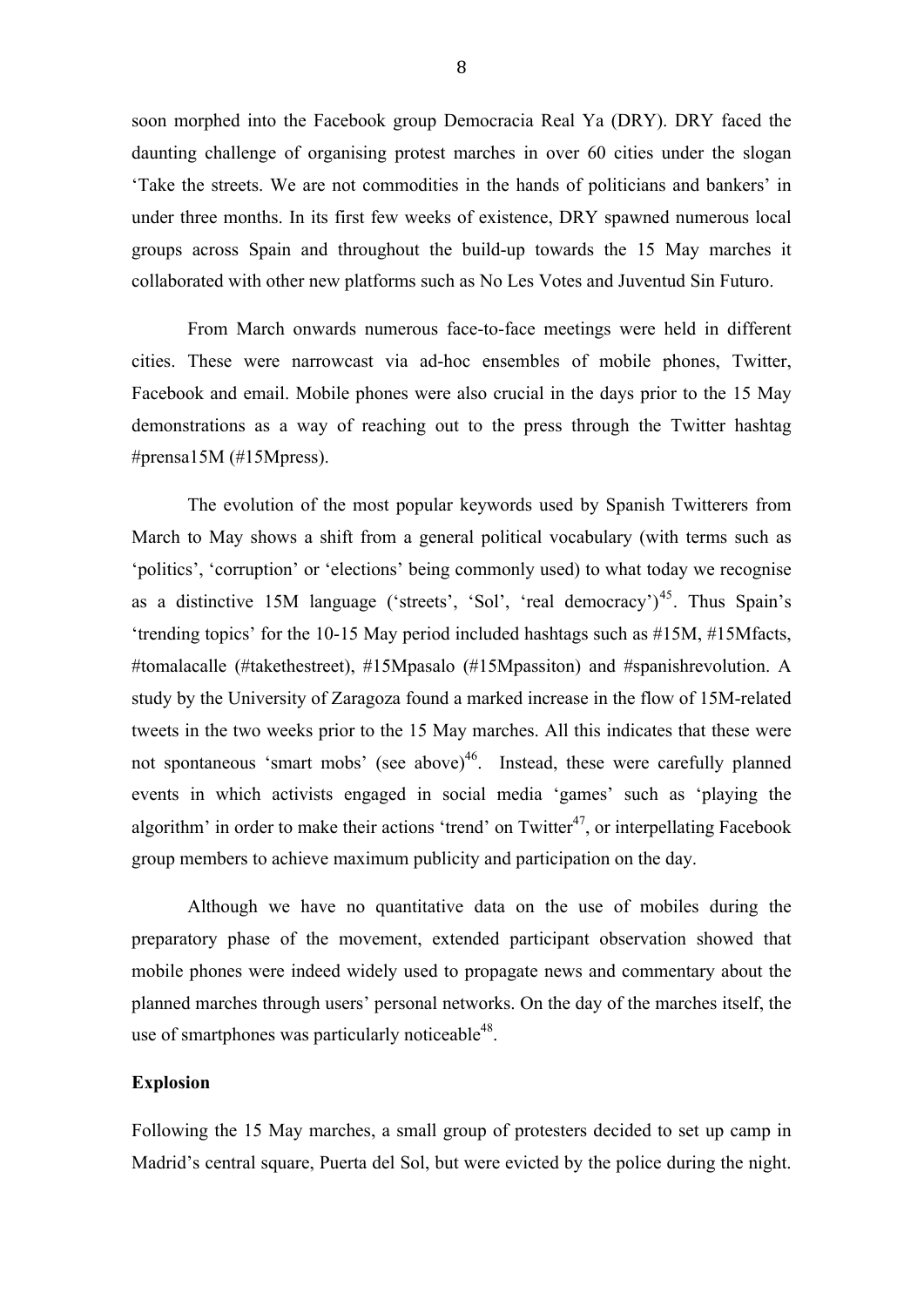The following day a larger crowd returned to the square, as did others in Barcelona and Valencia, but were once again evicted. They had been summoned largely via Twitter and other social media. When thousands of people challenged the government's decision to ban the *acampadas* (encampments), #Acampadasol was born. A similar process took place in Barcelona and during the course of the week over fifty encampments mushroomed across Spain<sup>49</sup>.

To understand this explosive phase, we must consider the unique set of factors that converged on the encampments. First, there was a marshalling of collective power during the 15 May marches. Second, in an unscripted move following the marches, a pioneering group of protesters decided to reproduce the Tahrir Square model, a move that captured the popular imagination. Third, as was to be the case months later with the Occupy movement, the police's violent response to the peaceful protesters had the unintended 'Streissand effect' of multiplying the number of participants manifold<sup>50</sup>. Fourth, digital media technologies played a crucial role in spreading and amplifying the decisions taken by the platforms prior to 15 May, turning the encampments into 'augmented events'<sup>51</sup>.

The ensuing boom in 15M-related content creation included web forums, blogs, collaborative documents, pedagogical materials (e.g. on Spain's electoral system), analogic versions of digital forms (e.g. post-it tweets displayed publicly), print and online cartoons, citizen photography, radio phone-ins, live streaming from mobile phones, videoclips, and a huge range of social media texts, visual and audiovisual materials<sup>52</sup>. The explosion started in the social media and later spread to the traditional mainstream media<sup>53</sup>, the two mutually influencing one another as the movement gathered momentum. For Gerbaudo, mobile and social media 'helped to sustain a sense of *emotional attraction* to the mass sit-ins<sup>54</sup>.

According to studies by Espanix<sup>55</sup> and Pilar Portero<sup>56</sup>, from 16 to 18 May 2011 there was a 20% increase in mobile data traffic in Spain, with the number of requests being even higher, which at one point resulted in collapsed services at Puerta del Sol in Madrid<sup>57</sup>. Twitter held special significance for occupiers, as it made it possible for other encampments and the general public to follow events at a distance.

Figure 2 shows the number of tweets published daily and the unique users per day. In six days 983,744 tweets were posted by 162,397 unique users. A small decline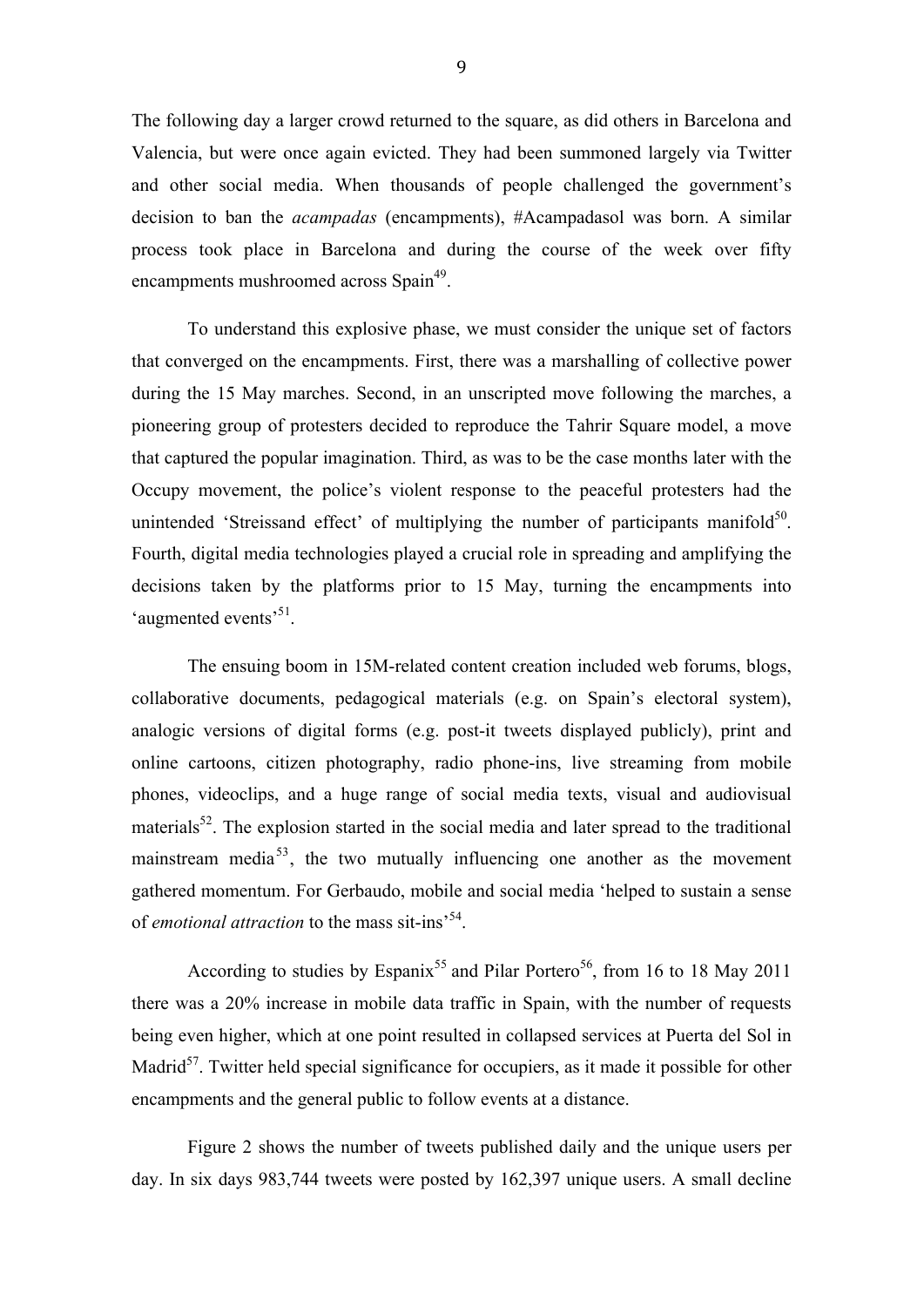can be observed on 16 May followed by a 17 to 20 May rise, after which when the number falls again<sup>58</sup>.

Another insight into the impact of mobile technologies is provided by the case of live video streaming via the internet. Thus on the nights of 20 and 21 May a number of streamings took place simultaneously from different encampments, creating a visual connection across the various sites of occupation, a manner of digital square of squares. The website Sol.tv alone generated nearly 10 million visits during the first seven day of the occupations, 'just as the city council of Madrid switched off its webcam in Puerta del Sol in an attempt to black-out the protests<sup>59</sup>. These streamings were indexed by the popular sports website Rojadirecta. Overall, hundreds of streamings took place throughout this initial phase $60$ .



**Figure 2. Increase in Twitter activity during the first few days of the square occupations in Spain. Source: Barriblog<sup>61</sup> .**

For a whole month, the encampments became spaces for citizen debate and political pedagogy where contents, practices and methods were shared and discussed. In June, many of the encampments relocated to the neighbourhoods (*barrios*) where they became local assemblies<sup>62</sup>. This move was signalled on Twitter with hashtags such as #We'reNotLeaving #We'reMoving as well as offline by means of demonstrations held in over 90 cities<sup>63</sup>, with some 250,000 people marching in Barcelona and 150,000 in Madrid.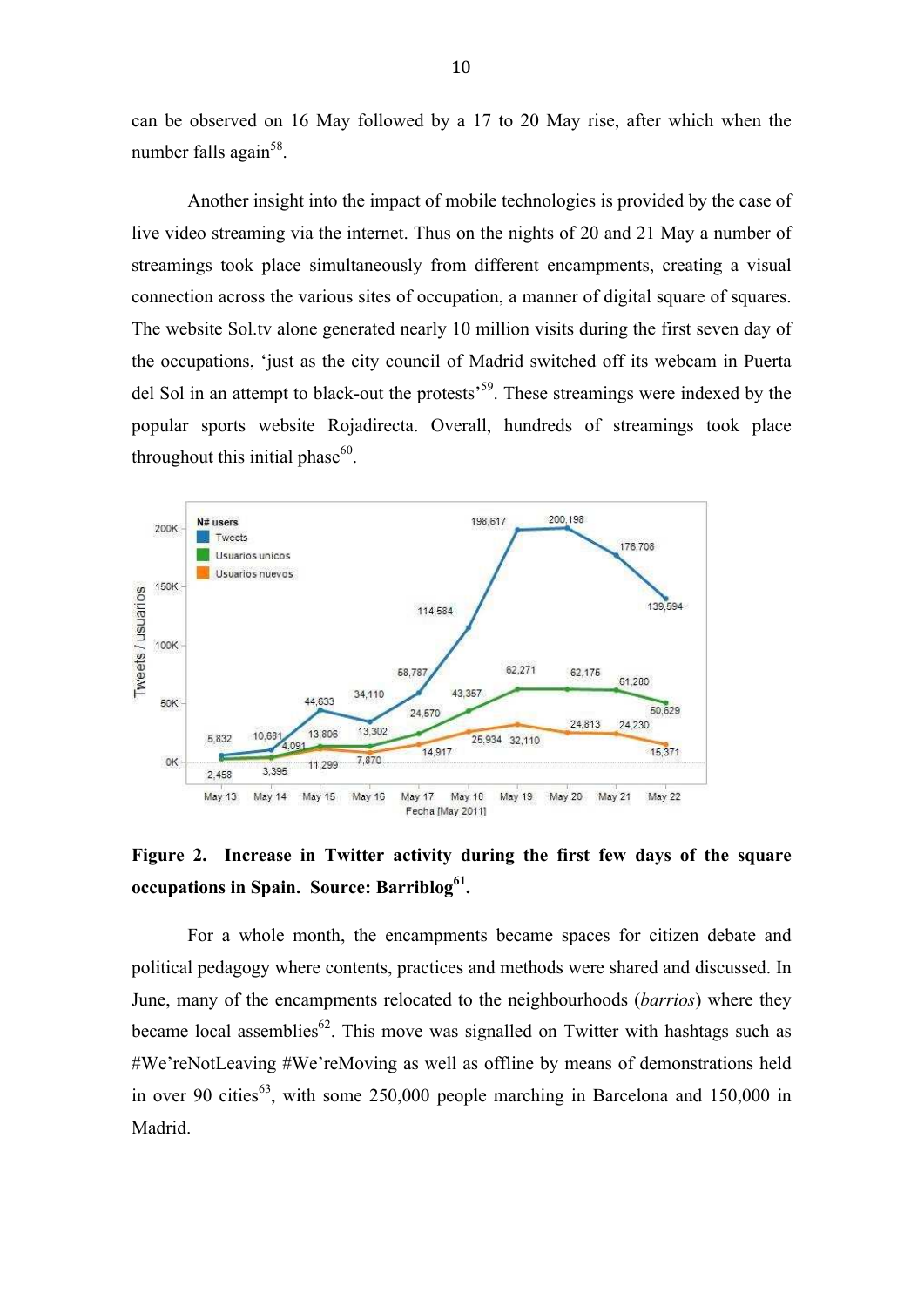# **Diffusion**

On 15 October 2011 the 15M movement aligned itself with similar movements elsewhere, such as Occupy in the US or the anti-austerity protests in Greece and Portugal, to launch a wave of protests in more than  $1000$  cities around the world  $^{64}$ . Figure 3 captures the movement's networks of global diffusion by means of tweets containing the main hashtags used in connection with the 15 October demonstrations, such as #15oct, #15oready, #15o, and #99 $percent^{65}$ . We can also see the different groups that came together around these galvanising keywords, originally coded by colour.

Social network analysis reveals some of the multiple ties that existed between the collective accounts of 15M protesters and those of Occupy Wall Street throughout October, and particularly on 15 October. The crucial importance of collective as



**Figure 3. Globalisation of the 15M movement as of October 2011.**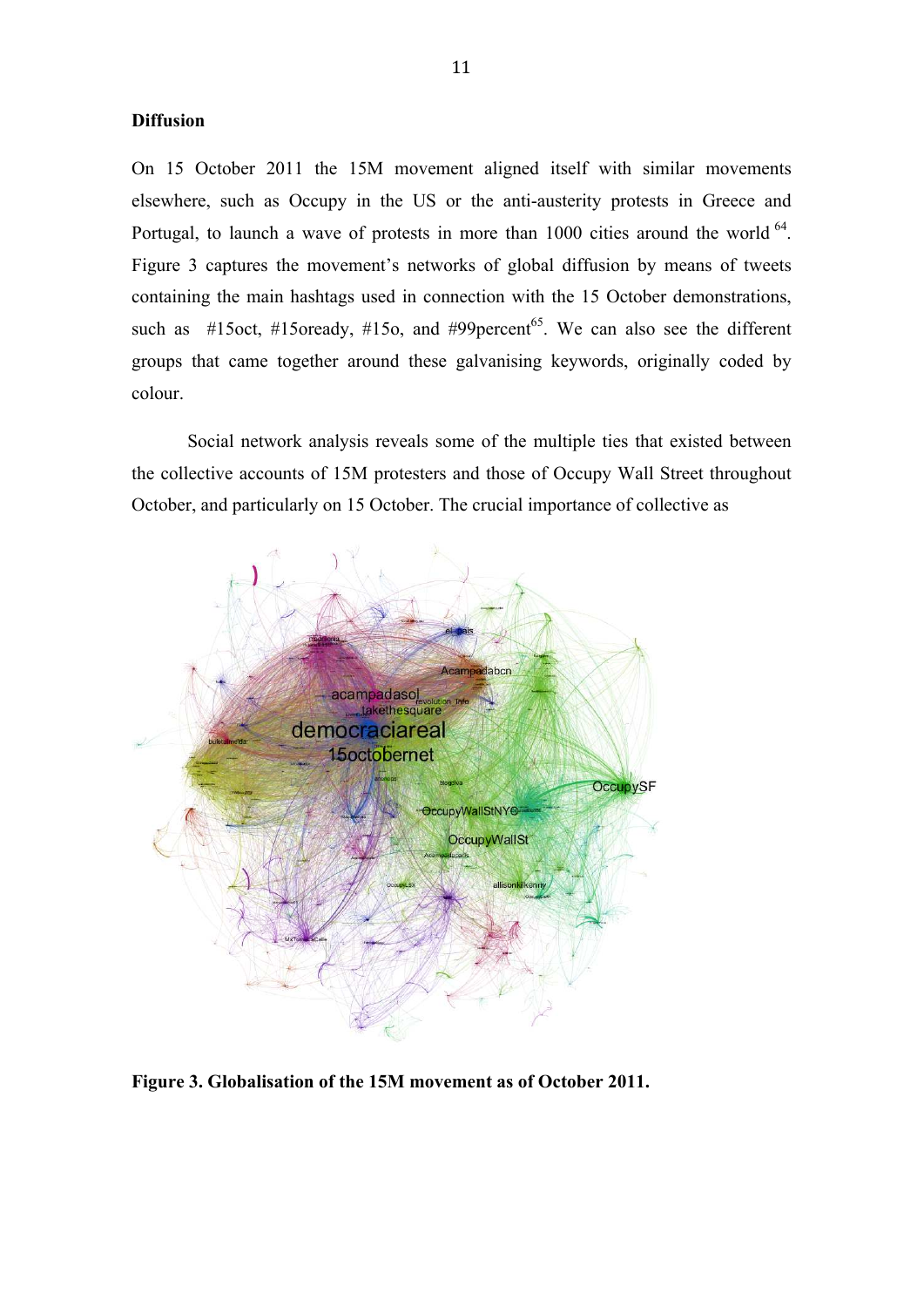opposed to personal accounts is in evidence here, both for the 15M movement (@democraciareal, @acampadasol, @acampabcn) and for Occupy (@OccupyWallStNYC, @OccupySF).

As was the case with the May 2011 protests in Spain, mobile phones were widely used for live participation, promotion and morale-boosting across physical and online sites. With over 200,000 tweets around the hashtag  $#1500^{66}$ . Twitter was once again a central hub. An examination of the origin of the 15 October-related tweets shared during October shows that 205,000 tweets came from Twitter's web application and another 105,000 from mobile web applications (40,000 were Twitter for iPhone, 30,000 Twitter for Android, 15,000 Twitter for Blackberry and 20,000 Twitter for others devices)<sup>67</sup>. This means that over 25% of all the tweets were created on a mobile device, which demonstrates the importance of these devices for the global diffusion of the protests. Meanwhile, over 100 mobile streamings took place simultaneously from cities across the globe, namely 64 in the US, 10 in Spain and 28 elsewhere<sup>68</sup>.

In sum, the Spanish template was exported and reworked around the world via Occupy Wall Street, with ensembles of mobile and online technologies (especially Twitter, streaming, and aggregator sites) providing the liveness and 'historical event' quality of the demonstrations.

## **Conclusion**

Approaching the 15M movement processually allows us to visualise the unfolding of new forms of protest across physical and online spaces, with mobile phones emerging as the main access to the internet (and therefore to other protesters and publics) from the occupied public spaces. This generalised access to flexible, portable and affordable communication technologies allowed citizens in Spain and elsewhere to set – or at least strongly shape – the media agenda at strategic points in the protests' history.

If a few years ago it was still justifiable to separate mobile and Internet technologies when studying 'smart mobs' such as People Power II in the Philippines in 2001 or the Madrid protests against Spain's ruling party in 2004, with the advent of smartphones this is no longer possible. Instead, the evidence presented above demonstrates the powerful articulation of internet and mobile media within contingent sets of technologies.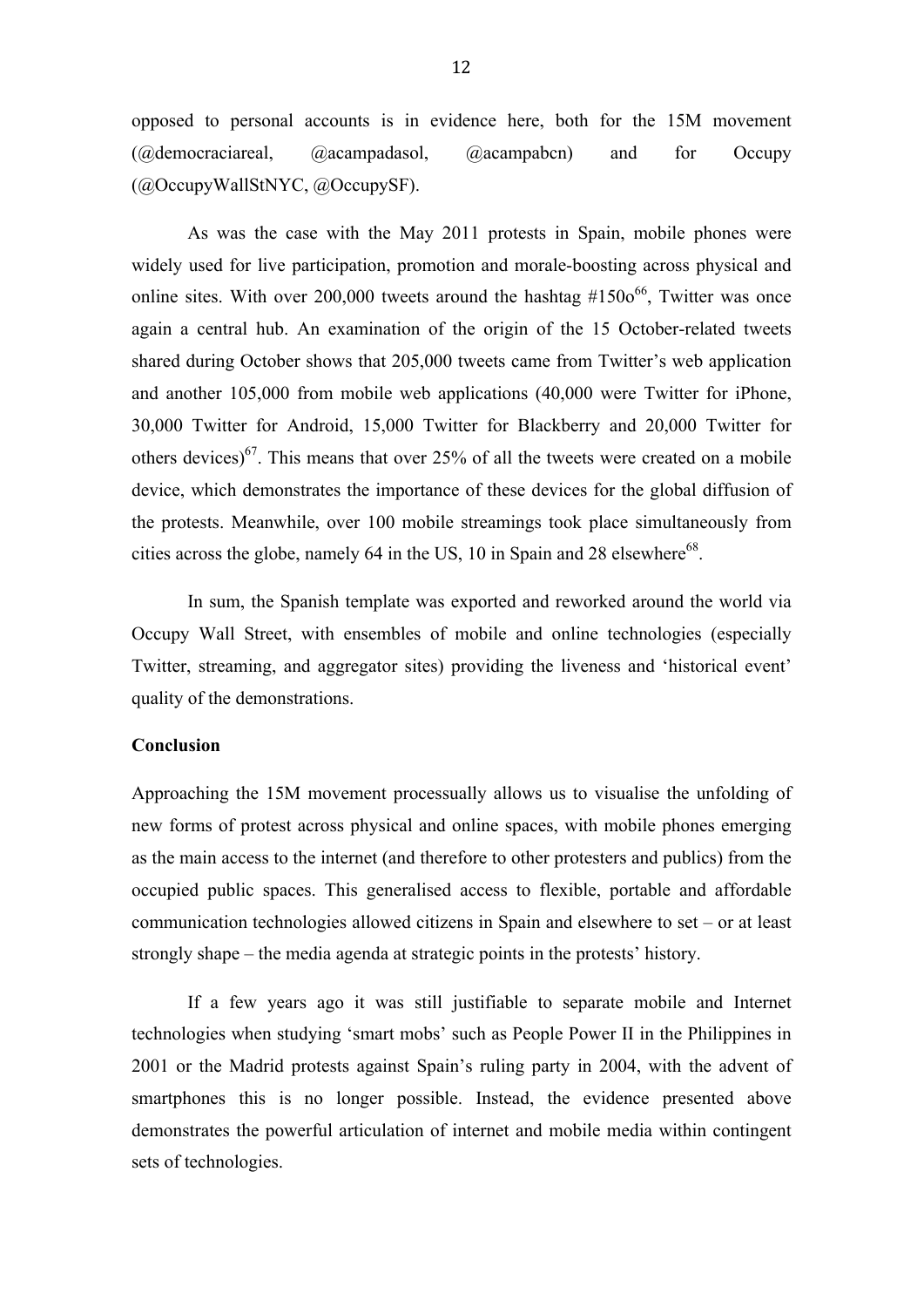This emphasis on mobile ensembles does not mean that we should neglect the specific affordances of the key mobile technologies. Whilst in 2004 Madrid residents 'passed on' news of the impending protest via text messages, in the current age of 'polymedia'<sup>69</sup> texting is but one amidst numerous communicative options. The research challenge is to establish which technological affordances – or sets of affordances – were used for what purposes at what stage in a protest. As we have seen, the proliferation of mobile internet devices has opened up countless possibilities for the hybridisation of physical and digital space. This was clearly in evidence in Madrid and other key occupied spaces across Spain.

All this suggests the urgent need for analyses of the relationship between mobile technologies and emergent forms of protest that take account of the open-endedness and complexity of this relationship. It is not sufficient to study the sets of media technologies and practices that come into play; we must also track the wider technopolitical relations and mutations operating across the whole of society at critical historical conjunctures.

**Arnau Monterde** is a PhD candidate at the Internet Interdisciplinary Institute (IN3), Open University of Catalonia, where his supervisor is Manuel Castells. His research focuses on the relationship between communication and new social movements, with special emphasis on issues of multiple scaling and complexity. He is also an experienced activist-researcher, most recently with Spain's Indignados/15M movement, including the Datanalysis15M node. His Twitter name is @arnaumonty.

**John Postill** is Vice-Chancellor's Senior Research Fellow at RMIT University in Melbourne and Digital Anthropology Fellow at University College London (UCL). He specialises in digital and media anthropology, with a focus on Southeast Asia and Europe. He is the author of *Media and Nation Building* (2006) and *Localizing the Internet* (2011) and the co-editor of *Theorising Media and Practice* (2010). He is also the founder and convener of the EASA Media Anthropology Network. Twitter: @JohnPostill.

### **Notes**

 $\overline{a}$ 

<sup>&</sup>lt;sup>1</sup> Manuel Castells, *Networks of outrage and hope: Social movements in the Internet age* (Maiden, MA: Polity, 2012).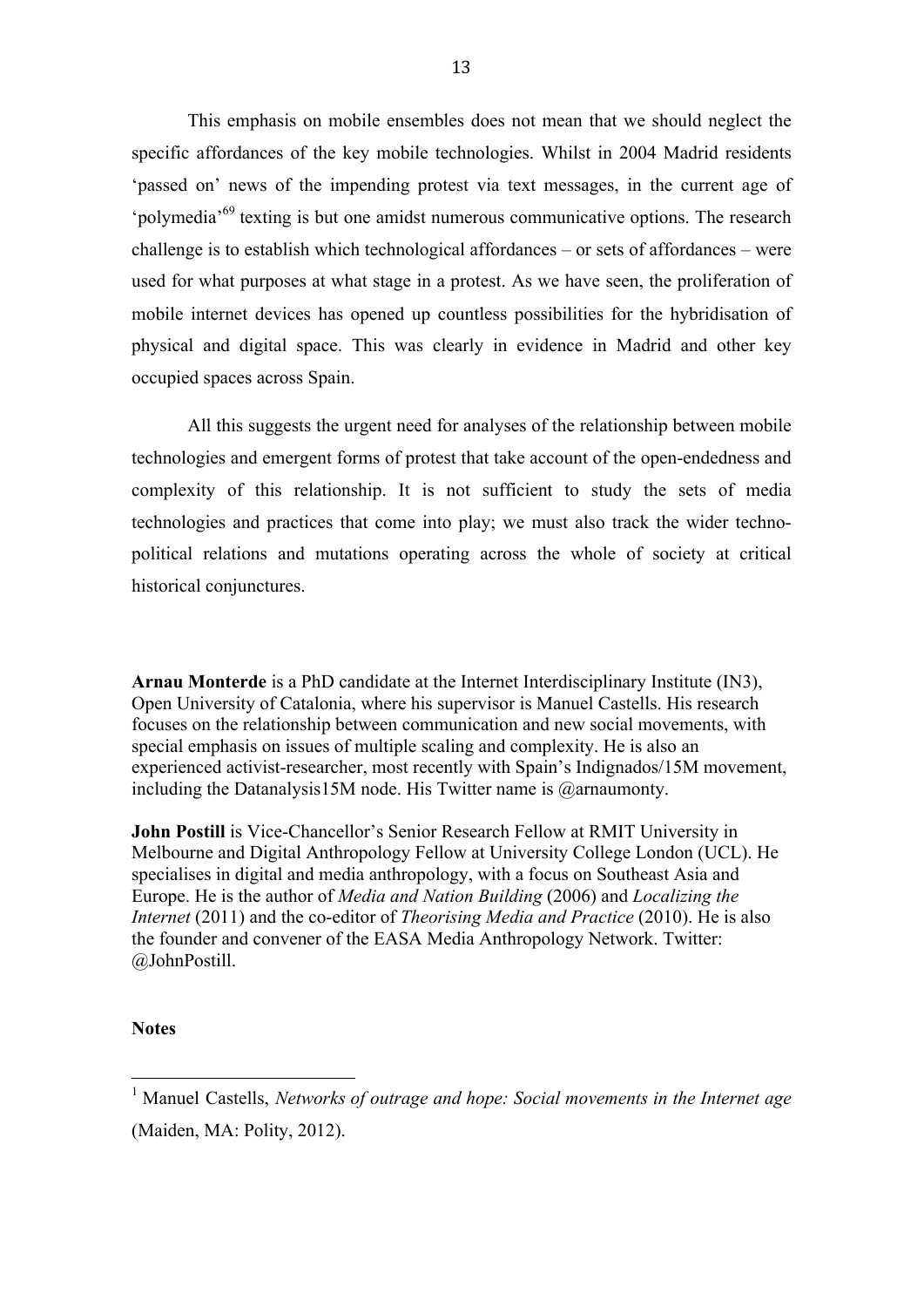<sup>2</sup> Malcolm Gladwell "Small change: Why the revolution will not be tweeted". *The New Yorker*, 4 October, 2010; Evgeny Morozov, *To Save Everything, Click Here: The Folly of Technological Solutionism* (London: Allen Lane, 2013).

<sup>3</sup> Vincent Rafael, "The Cell Phone and the Crowd: Messianic Politics in the Contemporary Philippines", *Public Culture* 15(3) 2003, 399–425; Howard Rheingold, *Smart Mobs: The Next Social Revolution* (Cambridge, MA: Perseus, 2002).

4 Mirca Madianou and Daniel Miller, *Migration and New Media: Transnational Families and Polymedia* (London: Routledge, 2011).

<sup>5</sup> Herman Bausinger, "Media, technology and daily life", *Media, Culture and Society* 6, 1984: 343-351.

 $<sup>6</sup>$  Rheingold, op. cit.</sup>

 $\overline{a}$ 

<sup>7</sup> John Postill, "Digital politics and political engagement", in Heather Horst and Daniel Miller, eds., *Digital Anthropology*. Oxford: Berg, 165-184.

<sup>8</sup> http://www.movements.org/case-study/entry/parliamentary-elections-in-spain/

<sup>9</sup> Noelia Salido, "Del 11M al 14M: jornadas de movil-ización social," in A. Vara and J. R. Virgili (eds.), *La comunicación en tiempos de crisis: del 11-M al 14-M.* Actas del XIX Congreso Internacional de Comunicación, Facultad de Comunicación, Universidad de Navarra, 2006.

 $10$  Rafael, op. cit, 415.

<sup>11</sup> Fabien Miard, *Call for Power: Mobile phones as facilitators of political activism.* Unpublished Master's thesis, University of Oslo, 2008, 66.

<sup>12</sup> Clay Shirky, *Here Comes Everybody: The Power of Organizing Without Organizations* (New York: Penguin, 2008).

<sup>13</sup> Evgeny Morozov, *The Net Delusion: The Dark Side of Internet Freedom* (New York: Public Affairs, 2011).

<sup>14</sup> For a midway position, see Joss Hands  $\omega$  is For Activism (London: Macmillan, 2010).

<sup>15</sup> James Ball and Symeon Brown "Why BlackBerry Messenger was rioters' communication method of choice", in *The Guardian*, 7 December 2011, http://www.guardian.co.uk/uk/2011/dec/07/bbm-rioters-communication-method-choice

 $16$  Sarah Chiumbu, "Exploring mobile phone practices in social movements in South Africa – the Western Cape Anti-Eviction Campaign", *African Identities* 10 (2): 193-206.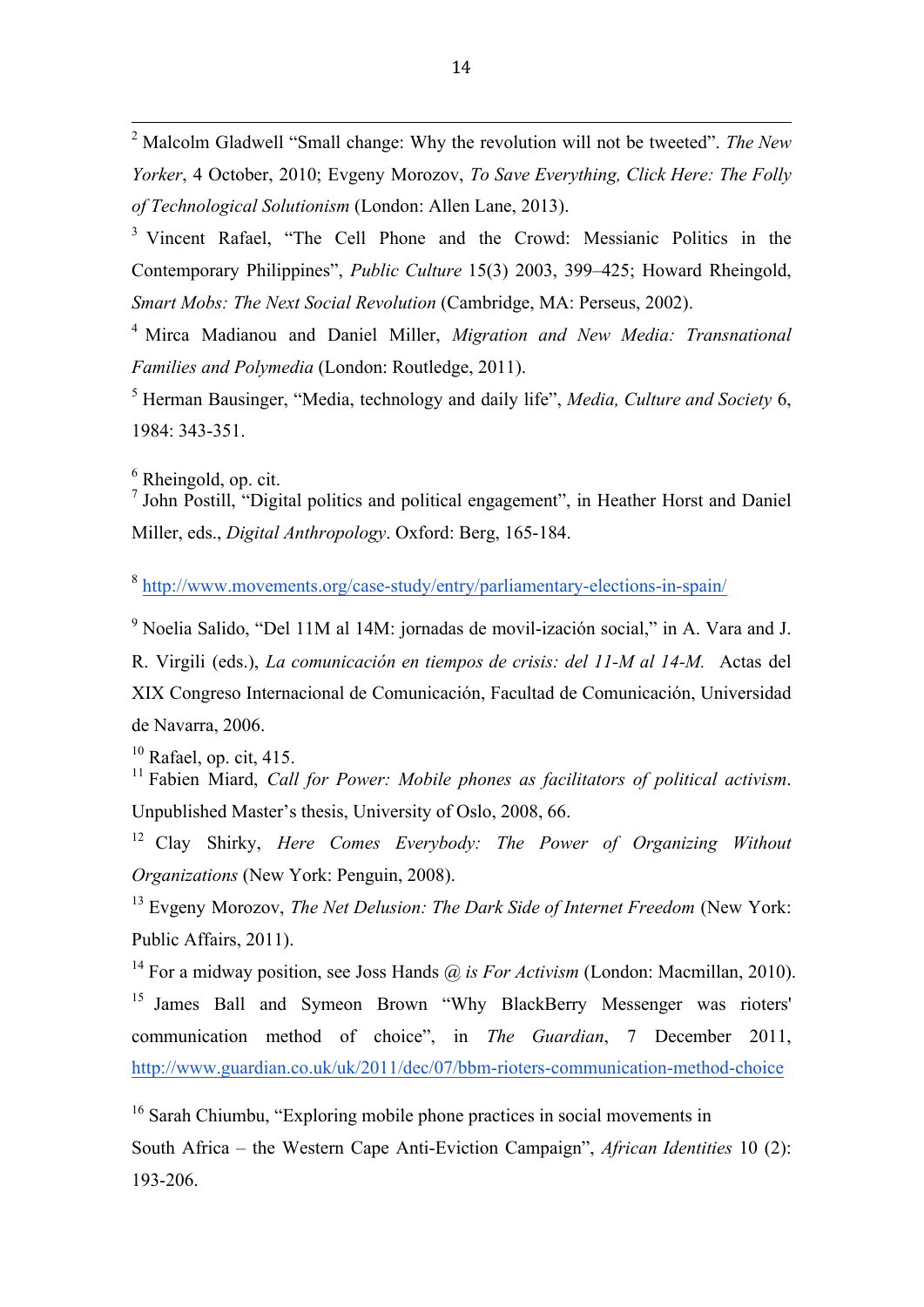<sup>17</sup> Joel Penney and Caroline Dadas, "(Re)Tweeting in the service of protest: Digital composition and circulation in the Occupy Wall Street movement", *New Media & Society,* forthcoming; see also Yannis Theocharis, "The wealth of (occupation) networks? Communication patterns and information distribution in a Twitter protest network", *Journal of Information, Technology & Politics* 10: 35 - 56.

<sup>18</sup> Zeynep Tufekci and Christopher Wilson, "Social media and the decision to participate in political protest in Egypt: Observations from Tahrir Square", *Journal of Communication* 62 (2): 365.

 $19$  Castells, op. cit.

 $\overline{a}$ 

<sup>20</sup> Barassi, V. "Review of *Networks of Outrage and Hope*, by Manuel Castells (2012)", *E-International Relations*, 27 February 2013. http://www.e-ir.info/2013/02/27/reviewnetworks-of-outrage-and-hope/

<sup>21</sup> Paolo Gerbaudo, *Tweets and the Streets* (London: Pluto, 2012).

<sup>22</sup> Michael Hardt and Antonio Negri, *Multitude: War and Democracy in the Age of Empire* (New York: Penguin, 2004).

<sup>23</sup> Op. cit., 29.

<sup>24</sup> Gerbaudo, quoted in *Jadaliyya,* **"**New Texts Out Now: Paolo Gerbaudo, *Tweets and the Streets*: *Social Media and Contemporary Activism",* 23 January 2013, http://www.jadaliyya.com/pages/index/9723/new-texts-out-now\_paolo-gerbaudo-

tweets-and-the-st

<sup>25</sup> Jeff Juris, "Reflections on  $\#$ Occupy Everywhere: Social media, public space, and emerging logics of aggregation", *American Ethnologist* 39: 259–279.

<sup>26</sup> cf. Lance Bennett and Alexandra Segerberg, "The Logic of Connective Action", *Information, Communication & Society* 15(5): 739-768.

<sup>27</sup> James Orr, "London riots: residents use Twitter to organise clean up", in *The Telegraph*, 2011. http://www.telegraph.co.uk/news/uknews/crime/8690418/London-riots-residents-use-Twitter-to-organise-clean-up.html

<sup>28</sup> Barassi, op. cit.

<sup>29</sup> Andrew Chadwick, "The hybrid media system," *European Consortium for Political Research General Conference*. 25–27 August 2010, Reykjavik, Iceland.

 $30$  Tufekci and Wilson, op. cit.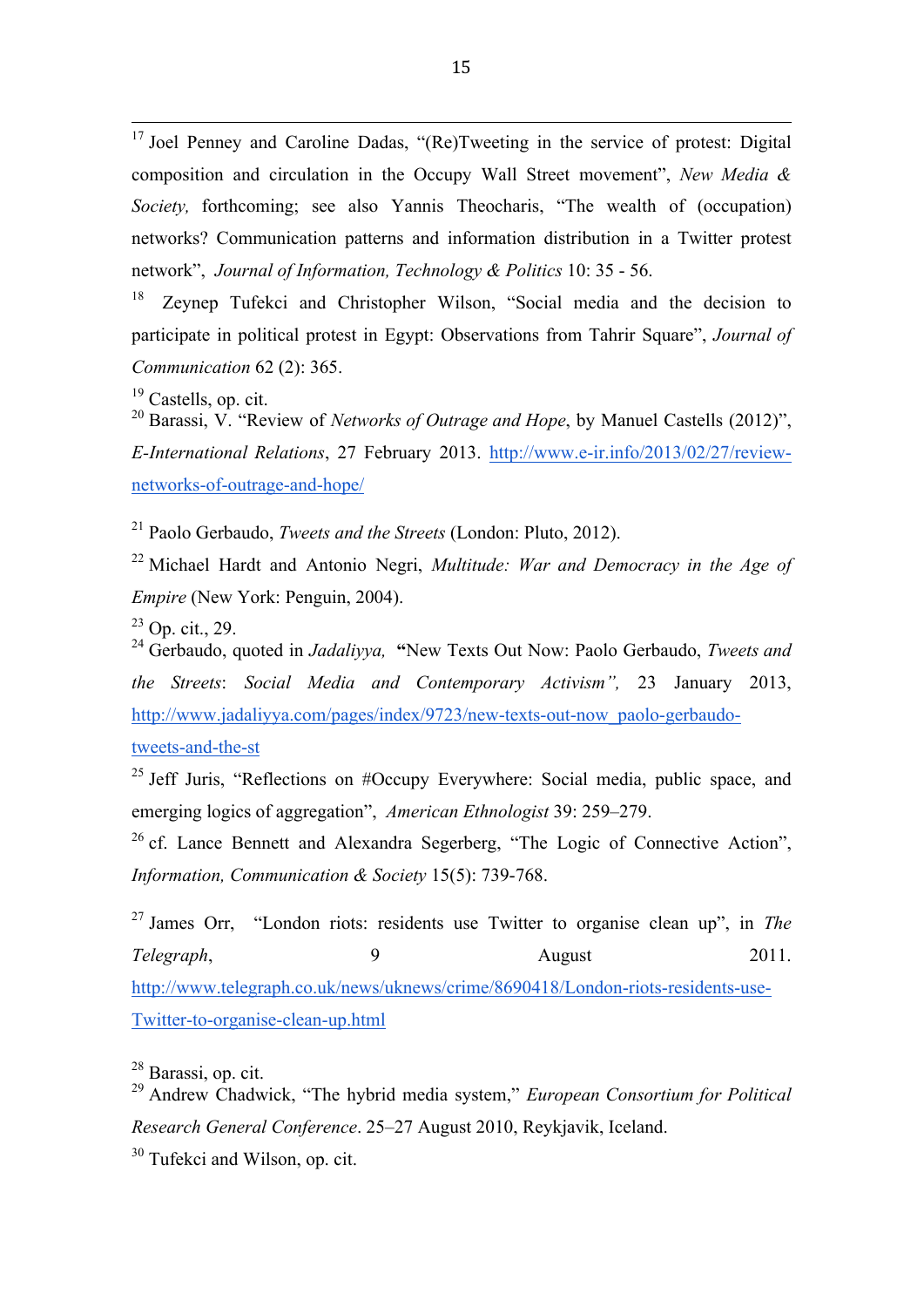$\overline{a}$ <sup>31</sup> Sasha Costanza-Chock, "Mic Check! Media Cultures and the Occupy Movement", *Social Movement Studies*, 1–11.

<sup>32</sup> Bill Wasik, *And Then There's This: How Stories Live and Die in Viral Culture* (New

York: Viking, 2008).

<sup>33</sup> Rheingold, op. cit.

<sup>34</sup> Hardt and Negri, op. cit.

<sup>35</sup> For a typology of flash mobs, smart mobs and social movements, see Amparo Lasén and Iñaki Martínez "'An Original Protest, at Least.' Mediality and Participation", in Greif, H., Hjorth, L., Lasén, A., and Lobet-Maris, C. 2011 *The Cultures of Participation. Media Practices, Cultures and Literacy* (Berlin: Peter Lang), 141-158. <sup>36</sup> Evi.com: http://www.evi.com/q/what\_is\_the\_population\_of\_spain\_in\_2011

<sup>37</sup> World Bank: http://data.worldbank.org/indicator/IT.CEL.SETS.P2

 $^{38}$  World Bank: http://data.worldbank.org/indicator/IT.NET.USER.P2<br> $^{39}$  CMT, Informal according sectorial 2011: Comunicacion

<sup>39</sup> CMT Informe económico sectorial 2011: Comunicaciones móviles, 19 http://informecmt.cmt.es/

<sup>40</sup> CMT http://cmtdata.cmt.es/cmtdata/jsp/inf\_trim.jsp?tipo=2

<sup>41</sup> John Postill, "Democracy in the age of viral reality: a media epidemiography of Spain's indignados movement", *Ethnography*, in press.

<sup>42</sup> Arnau Monterde "Moviments moleculars a la ciutat-xarxa, producció de noves subjectivitats connectades i emergència dels commons: un preludi del 15M."

Unpublished Master's thesis (Barcelona, Spain: Open University of Catalonia, 2011).

<sup>43</sup> Javier Toret, "Una Mirada Tecnopolítica Sobre Los Primeros Días Del #15M.", 2012,

http://civilsc.net/node/14

<sup>44</sup> http://killedheart.wordpress.com/2011/03/02/convocatoria-de-la-plataforma-decoordinacion-de-grupos-pro-movilizacion/

<sup>45</sup> http://assets.outliers.es/15mvocabulario/

<sup>46</sup> http://15m.bifi.es/index\_en.php

<sup>47</sup> John Postill and Sarah Pink, "Social media ethnography: the digital researcher in a

messy web", *Media International Australia* 145, 123-134.

<sup>49</sup> http://tomalaplaza.net/lista-de-ciudades-que-ya-han-tomado-la-plaza/

<sup>50</sup> http://en.wikipedia.org/wiki/Streisand\_effect

<sup>51</sup> Toret, 2012.

- $^{53}$  http://numeroteca.org/2011/05/21/superficie-dedicada-a-15m-en-portadas-3/ $^{53}$
- <sup>54</sup> Gerbaudo, 2012, 99.
- <sup>55</sup> http://www.espanix.net/
- $\frac{56}{10}$  http://tu2is.blogspot.com.es/2011/05/un-20-mas-de-trafico-de-internet.html<br> $\frac{1}{10}$  http://alt1040.com/2011/05/el-trafico-de-datos-en-dispositivos-moviles-au

<sup>57</sup> http://alt1040.com/2011/05/el-trafico-de-datos-en-dispositivos-moviles-aumento-un-20-durante-la-semana-del-spanishrevolution

 $\frac{58 \text{ http://www.barriblog.com/index.php/2011/05/19/del-15-m-a-la-acampada-de-sol/105/19/det-15-m-a-la-acampada-de-sol/105/19/det-15-m-a-la-acampada-de-sol/105/19/det-105/19/det-105/19/det-105/19/det-105/19/det-105/19/det-105/19/det-105/19/det-105/19/det-105/19/det-105/19/det-105/19/det-105/19/det-105/19/det-105/1$ 

 $60$  http://wiki.15m.cc/wiki/Lista de streamings

<sup>48</sup> Postill, in press.

<sup>52</sup> Postill, in press.

<sup>&</sup>lt;sup>59</sup> Gerbaudo, 2012, 99.